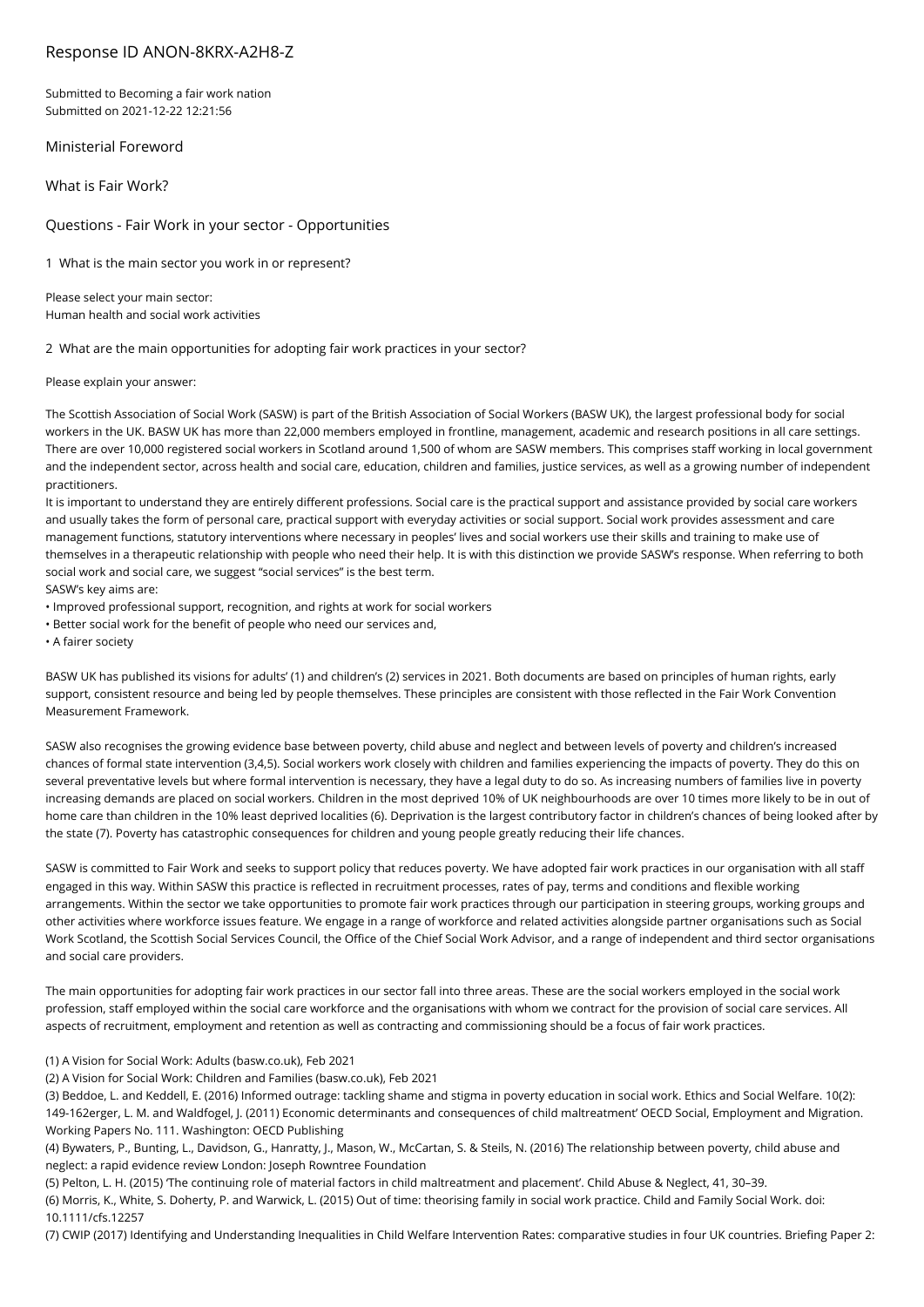UK Four Country Quantitative Comparison, Coventry: Coventry University www.coventry.ac.uk/CWIP

3 Please explain how you think these opportunities can be maximised in your sector?

Please explain your answer:

The opportunities for fair work practices can be maximised in the social work profession by:

• Recognising the unique contribution of social work as a profession and the value of what it brings to people who need support and its contribution to anti-poverty work

- Undertaking recruitment drives to encourage more people from diverse backgrounds into the profession.
- Providing strong social work leadership with status commensurate with health leaders within the structures of health and social care integration.
- Appropriately staffing social work teams with the correct mix of social work skills.
- Providing adequate funding to cover sickness absence in social work teams.
- Committing to filling vacant posts and avoiding 'drag' on vacancies for savings purposes.
- Identifying and protecting time for professional supervision.
- Building opportunities for continuous professional learning into the social workers' workload/work time.
- Offering a range of career paths for social workers who don't want management roles.
- Creating opportunities for advanced practice with remuneration.
- Achieving national agreement on parameters for caseload numbers for staff to have manageable workloads.
- Encouraging employers to value and promote the taking of breaks and lunch breaks.
- Offering flexible working arrangements for social workers that reflect hybrid working arrangements where employees wish that option.

• Recognising that the women make up the biggest proportion of the social worker workforce and research confirms women still carry the greatest portion of carer/family responsibilities. Family friendly policies should be available and support for the health and wellbeing of women should also be promoted.

• Promoting diversity in the workplace and dealing effectively with issues of racism, homophobia, xenophobia, discrimination, and prejudice.

• Delivering a national framework for pay, terms and conditions consistent with that in other public services such as teaching, nursing and in the police service.

SASW believes eradicating poverty is possible and failure to do so is a result of political choice. We support policies that tackle poverty and addresses in work poverty. The opportunities for fair work practices can be maximised in the social care profession by:

- Recognising and valuing the skill of social care workers.
- Undertaking recruitment drives to encourage more people from diverse backgrounds into the profession.
- Positively promoting social care as a valued career choice.
- Developing a framework for remuneration linked to complexity of task and the management of risk.
- Increasing contract values for social care to ensure provider organisations and third sector partners can employ people at £15 per hour rate.
- Increasing the hourly rate for social care staff from the current £10.02 per hour to a minimum wage of £15 per hour.
- Ensure all social care staff are paid for their travelling time and travelling costs when travelling between people when supporting multiple people in a day and this is built into contract values.

• Ensure all social care staff have paid holidays, entitlement to public holidays or additional payment in lieu when required to work. This should be built into contract values.

• Ensure staff have access to paid sick leave. Costs for this should be built into contract values.

• Creating career pathways for social care workers who may wish to develop their skills and take up more senior posts in the LA, the community, in the NHS or train as nurses, social workers or other related professions.

• Recognising and remunerating complex care skills and advanced social care practice as an alternative to promotion to management roles.

• Delivering on the commitment to support PAs\* by recognising their valuable contribution to the workforce and levelling up their pay and terms and conditions to be consistent with other social care workers.

• Including PAs in opportunities for training, development and access to career pathways.

\*(personal assistants are people who assist individuals to live independently. They are usually employed by the individual through a budget allocated by the local authority). Some PAs are self-employed and used by people micro-commissioning their own support arrangements.

### Questions - Fair Work in your sector - Challenges

4 What are the main challenges to adopting fair work practices in your sector?

### Please write your answer here:

Social care has been seriously underfunded for many years and to address this requires substantial investment. The 25% increase in funding promised through the National Care Service consultation will fall short of the required amount to do this effectively.

• The main challenges to adopting fair work practices in social work are: The lack of investment in social work and the impact of austerity over a prolonged period.

• Staff shortages and substantially increased demands on remaining staff.

- Social work staff have continued to work right through the pandemic and are exhausted, stressed and continue to work in difficult circumstances.
- 32 local authorities with different terms, conditions and remuneration competing for social workers.
- The lack of mental health officers putting significant workload pressures on those in post.

• The lack of respect for social work profession amongst other professionals and peddling of negativity and blame by the media. This affects trust and undermines the skilful work of social workers.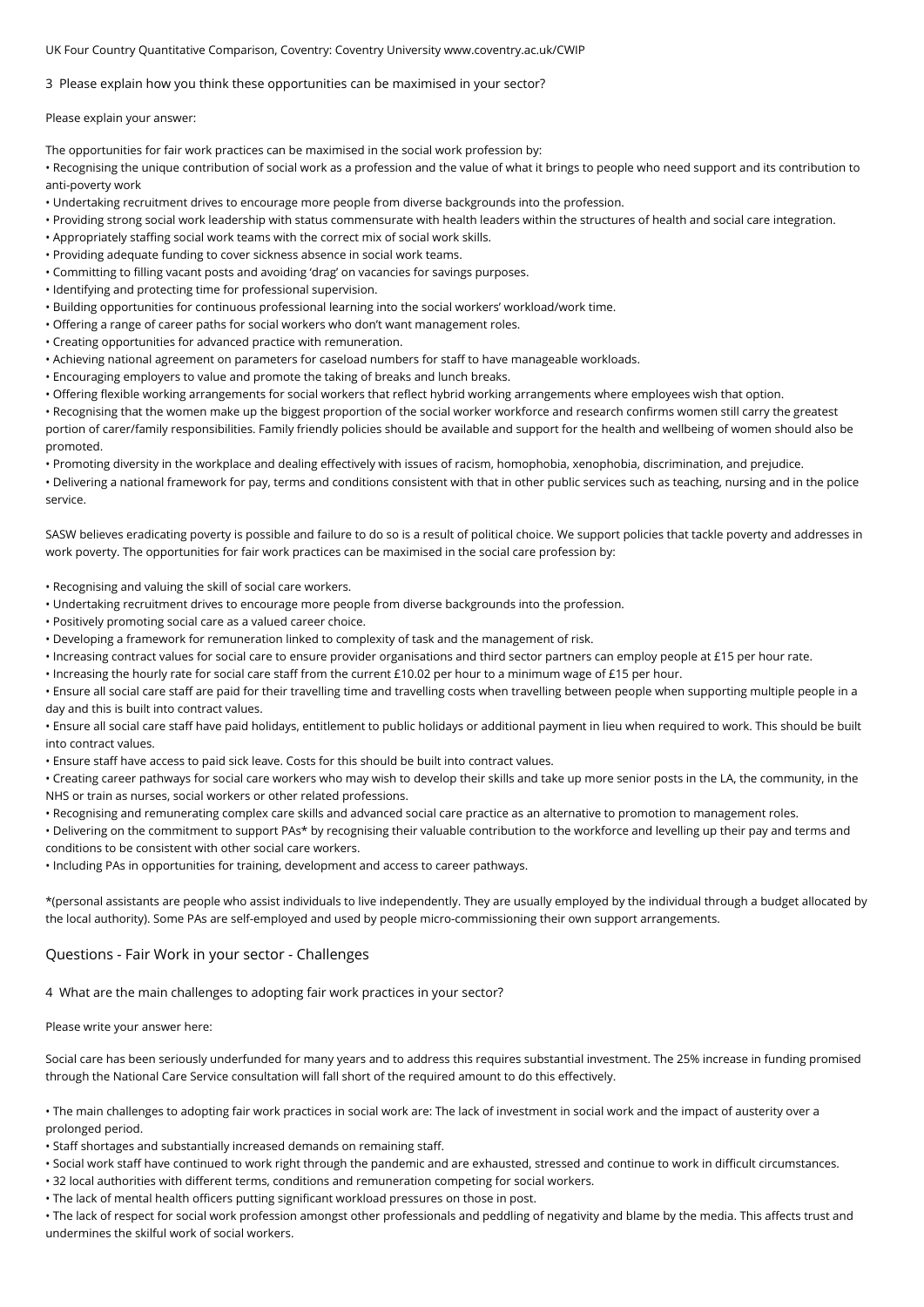• The loss of professional social work identity in health and social care integration with health being the more dominant partner due to size and scale.

• Eligibility criteria and high thresholds for accessing social work and social care services that turns away people who need support to come back when they are in crisis.

• Complaints made about social workers by people refused support when the issue is resource decisions made by managers that social workers have no control over.

• Social workers unable to use all their skills because the focus is on crisis intervention and statutory protection duties with no priority given to early intervention and preventative work.

• The low morale and stress experienced by social workers contributing to many leaving the profession.

The main challenges to adopting fair work practices in social care are:

- The lack of investment in social care and the impact of austerity over a prolonged period.
- The lack of respect for social care workers.
- Low pay and poor working conditions with few rights recognised.
- Staff shortages and substantially increased demands on remaining staff.
- Opportunities for better pay, improved terms and conditions in less demanding jobs elsewhere.

• The significant range of contracts among a vast array of social care organisations – no consistency of costs, quality, terms and conditions or remuneration for staff.

• Some aspects of the social care market are driven by commercial interests that may not always be compatible with quality care and principles of personalisation and individual control.

- Limited commitment to ethical commissioning practice for all contracts tendered/awarded by local authorities, the NHS and other public services.
- Fair work practices for recruitment, employment, and retention are not currently a requirement of the contracts.
- Monitoring these contracts effectively to ensure staff experience is consistent with implementation of fair work practices.
- The greater weighting given to cost as opposed to quality or employee rights in procuring social care services.

5 Please explain how you think these challenges might be overcome, including your ideas on any specific interventions and support needed in your sector?

Please write your answer here:

Some of these challenges can be overcome by:

- Investing in the social work profession and in all aspects of social care.
- Developing new and alternatives models of commissioning and procuring services.
- Investing in commission arrangements based on collaboration and not competition.
- Committing to ethical commissioning practice for all contracts tendered/awarded by local authorities, the NHS and other public services.
- Increasing contract values to allow for the cost of fair work practices that reflect improved pay and better terms and conditions.
- Making fair work practice for recruitment and employment a requirement of contracts.
- Monitoring these contracts effectively to ensure staff experience is consistent with implementation of fair work practices.
- Requiring fair work/family friendly policies that offer flexibility as part of tender processes.
- Do not engage with zero-hour contracts but rather support flexible working arrangements and contracts that honour employee rights

## Questions - Fair Work in the current economic context

6 What do you believe are the barriers to delivering Fair Work given the current economic challenges in Scotland?

#### Please write your answer here:

The lack of funding can always be used to argue against improvements, but SASW believes political choices are made that prioritise other policy areas over tackling in work poverty or funding fair work practices as a whole.

SASW believes the barriers for delivering fair work given the current economic challenges in Scotland include:

• Prioritising other policy areas over fair work principles.

• The commercial interests by some provider organisations.

• Traditional models of procuring social care services that place most value on price not quality which drives down prices resulting in poor staff remuneration and terms and conditions.

• The use of zero hours contracts which maximises profit but exploits employees denying job security, stable incomes and very limited employment rights.

7 What do you believe are the opportunities for delivering Fair Work in the current economic climate in Scotland?

#### Please write your answer here:

• The development of the new National Care Service creates opportunities to revisit the current working arrangements of both social workers and social care workers• Many of the issues mentioned above could be addressed and improvements made to employment practices and terms and conditions. • A new social work agency could raise the profile of the social work profession and ensure the consistent delivery of excellent social work services within working environments conducive to the complexity of the social worker role.

• The new National Care Service could drive change in commissioning and procurement practices.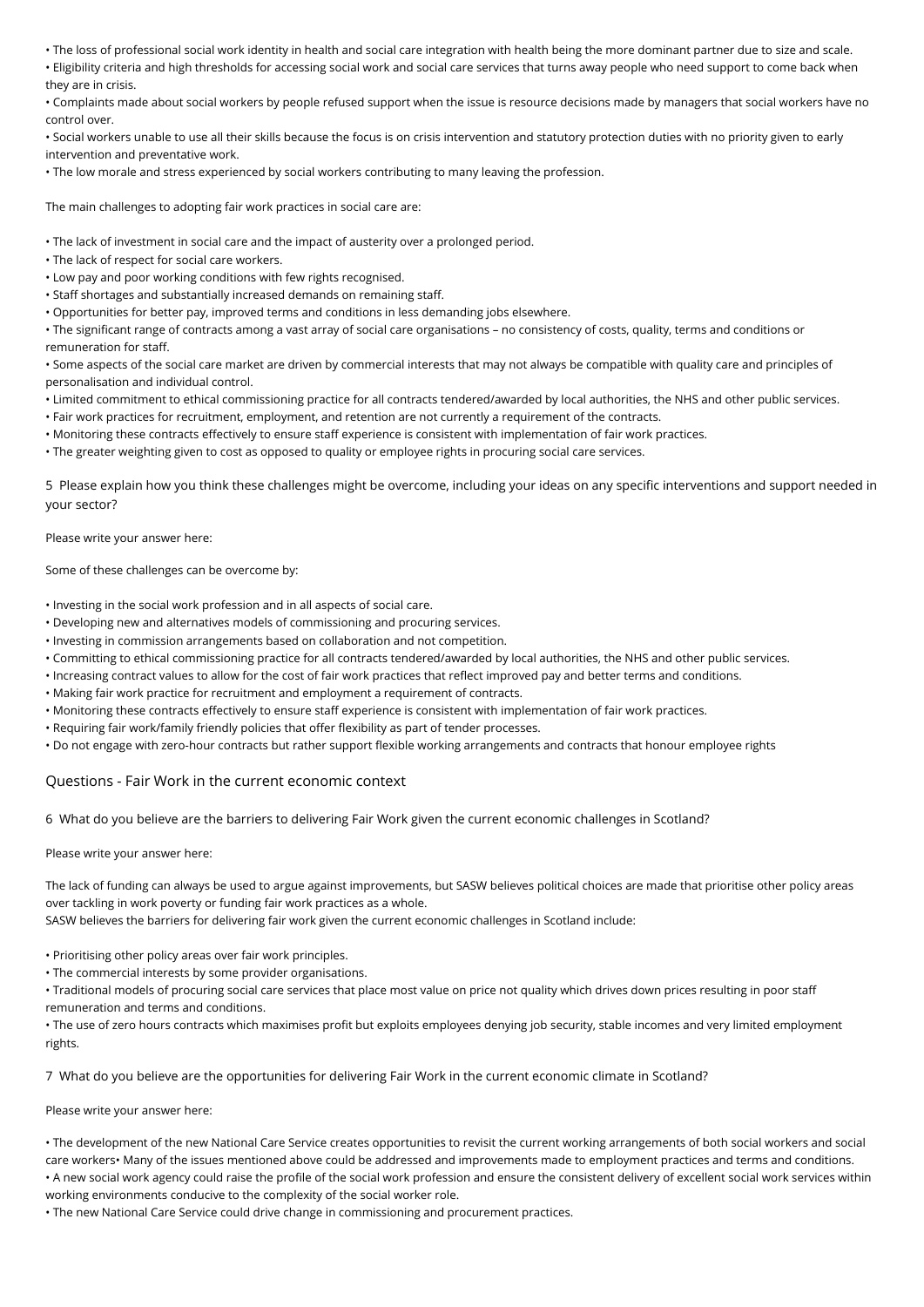## Questions - Further actions to deliver Fair Work

8 Please set out any further actions you think the Scottish Government should take to deliver fair work for everyone. This may include, for example, any further support you think is needed.

Please set out below any further actions actions you think are needed to deliver fair work for everyone, including who you think should take this action. This may include, for example, strengthening of current actions or any further support you think is needed.:

The Scottish Government should:

- Explore shorter working weeks and promote better work life balance.
- Ensure improved automation benefits employees and not just shareholders.
- Increase the living wage to a minimum of £15 per hour.
- Further trial the universal basic income approach.

9 Please set out any other actions you think are required to deliver Fair Work for everyone, including who should take this action.

Please set out below any other actions you think are required to deliver Fair Work for everyone, including who should take this action:

• The relationship between work and related welfare benefits should not be punitive.

## Questions - Fair Work and employment powers

10 If Scotland had full control over employment law, which issues would you like to see addressed as a priority in order to deliver fairer work in Scotland?

Please write your answer here:

• Related to employment - Scotland needs a progressive taxation system to address inequality and collective responsibility for the wellbeing of all citizens.

- Use employment law to eradicate poverty and tackle inequality.
- A minimum income guarantee for all citizens.
- An end to the inequality of payment to workers based on age.
- Ban zero hours contracts that exploit workers and deny them rights.
- Increased opportunities for apprenticeships and other work opportunities for people furthest from the job market that meet minimum income
- guarantees.

• Create fairer workplaces

## Questions - further ideas

11 What is the most important thing that you or your organisation can do to help Scotland become a Fair Work Nation?

Please write your answer here:

In line with SASW's key aims we will continue to work towards improving professional support for social workers and increase recognition for the skills they have and the valuable contribution they make to people who need support. We will continue to champion social workers' rights and for better social work for the benefit of people who need our services and for a fairer society for all citizens.

12 Please use the box below to tell us about anything else relevant to Scotland becoming a Fair Work Nation and any further ideas you might have on the action that will be needed to achieve this.

Please use the box below to tell us about anything else relevant to Scotland becoming a Fair Work Nation and any further ideas you might have on the action that will be needed to achieve this. :

## About you

13 What is your name?

Name: Anne-Marie Monaghan

14 What is your email address?

Email:

Anne-Marie.Monaghan@basw.co.uk

15 Are you responding as an individual or an organisation?

Organisation

16 What is your organisation?